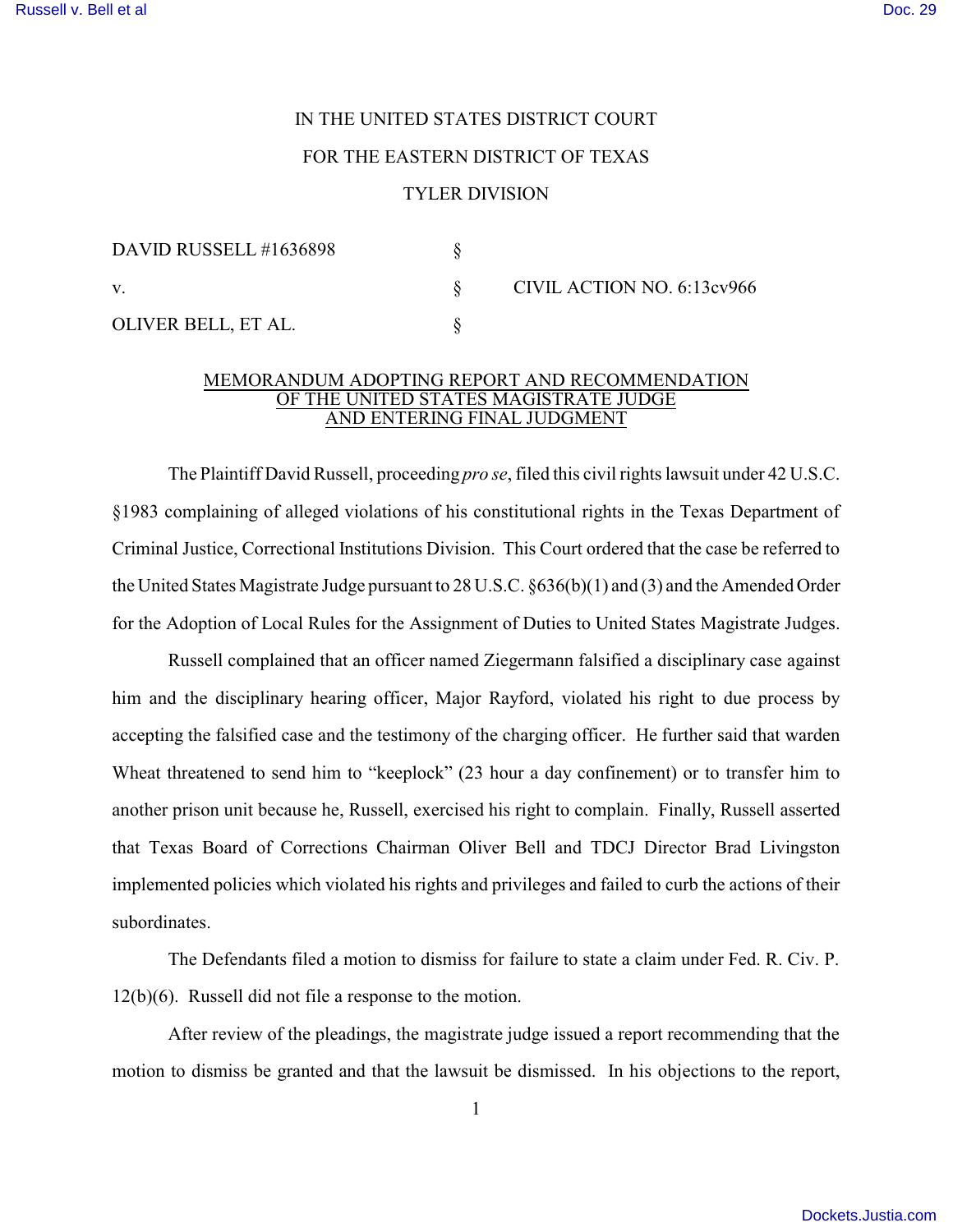Russell states that the magistrate judge did not understand what he is complaining about and did not view his complaint in the light of a *pro se* litigant. Russell also complains that the magistrate judge cited unpublished decisions, to which he has been unable to gain access. He states that the defendants' actions have intensified the arthritis in his hands, although he made no mention of such a claim in his amended complaint.

Russell fails to show that the magistrate judge did not understand his complaint. The report reveals that the magistrate judge painstakingly recounted Russell's factual allegations and identified his legal claims. Nor has Russell shown that the magistrate judge did not treat his complaint with the liberality that befits a *pro se* litigant.

While the magistrate judge did cite some unpublished cases, a review of the report demonstrates that the vast majority of these cases were cited as secondary authority or as examples of factual applications rather than legal principles. The Court is aware that prisoners experience difficulty in gaining access to unpublished cases, but in this instance, the magistrate judge cited published cases in support of each legal conclusion except for the unremarkable proposition that the filing of a false disciplinary case is essentially a claim of malicious prosecution; the magistrate judge then cited a published case to show that there is no federal constitutional claim based on the tort of malicious prosecution. The numerous published cases cited by the magistrate judge were more than ample to permit Russell to research the law and present cogent objections to the magistrate judge's proposed findings, conclusions, and recommendations. Russell's contention that receiving an allegedly false disciplinary case somehow aggravated the arthritis in his hand also fails to show that the magistrate judge's proposed findings, recommendations and conclusions were in error. Russell's objections are without merit.

The Court has conducted a careful *de novo* review of those portions of the magistrate judge's proposed findings and recommendations to which objection was made. *See* 28 U.S.C. §636(b)(1) (district judge shall "make a *de novo* determination of those portions of the report or specified proposed findings or recommendations to which objection is made.") Upon such *de novo* review,